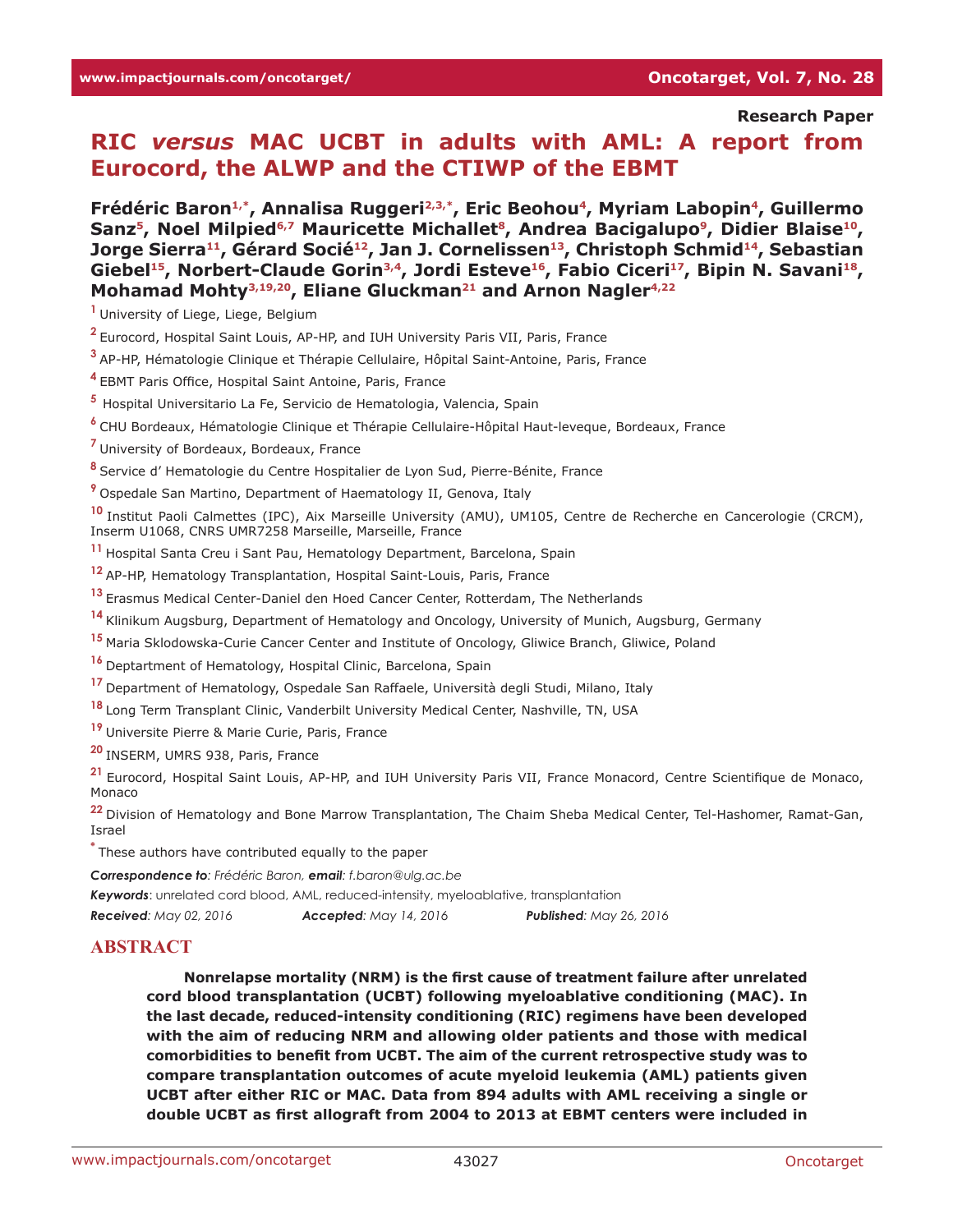**this study. 415 patients were given UCBT after RIC while 479 patients following a MAC. In comparison to MAC recipients, RIC recipients had a similar incidence of neutrophil engraftment and of acute and chronic graft-versus-host disease (GVHD). However, RIC recipients had a higher incidence of disease relapse and a lower NRM, translating to comparable leukemia-free (LFS), GVHD-free, relapse-free survival (GRFS) and overall survival (OS). These observations remained qualitatively similar after adjusting for differences between groups in multivariate analyses. In conclusion, these data suggest that LFS and OS are similar with RIC or with MAC in adults AML patients transplanted with UCBT. These observations could serve as basis for a future prospective randomized study.**

## **INTRODUCTION**

Allogeneic hematopoietic stem cell transplantation (allo-HCT) from HLA-identical sibling is the treatment of choice for selected patients with acute myeloid leukemia (AML) [1-3]. For AML patients who lack a suitable human leukocyte antigen (HLA)-identical sibling, unrelated cord blood transplantation (UCBT) is an adequate alternative to HLA-matched unrelated bone marrow/peripheral blood stem cell (PBSC) transplantation, particularly for patients at high risk of rapid disease relapse who urgently need a transplantation [4, 5].

Despite major improvements in the field, nonrelapse mortality (NRM) has remained the main cause of failure of UCBT for AML [5]. In the last decade, reduced-intensity conditionings (RIC) for UCBT have been developed with the aim of reducing NRM and allowing older/unfit patients to benefit from UCBT [6-9]. Although a recent study demonstrated low NRM after RIC UCBT for AML [10], a high incidence of disease relapse has also been observed with this approach [10-12]. This prompted us to perform the current retrospective registry study aimed at assessing the impact of the conditioning intensity on transplantation outcomes in patients receiving UCBT as treatment for AML.

## **RESULTS**

#### **Patient, disease and transplant characteristics**

Patients and disease characteristics are described in Table 1. Briefly, 415 patients were given UCB after



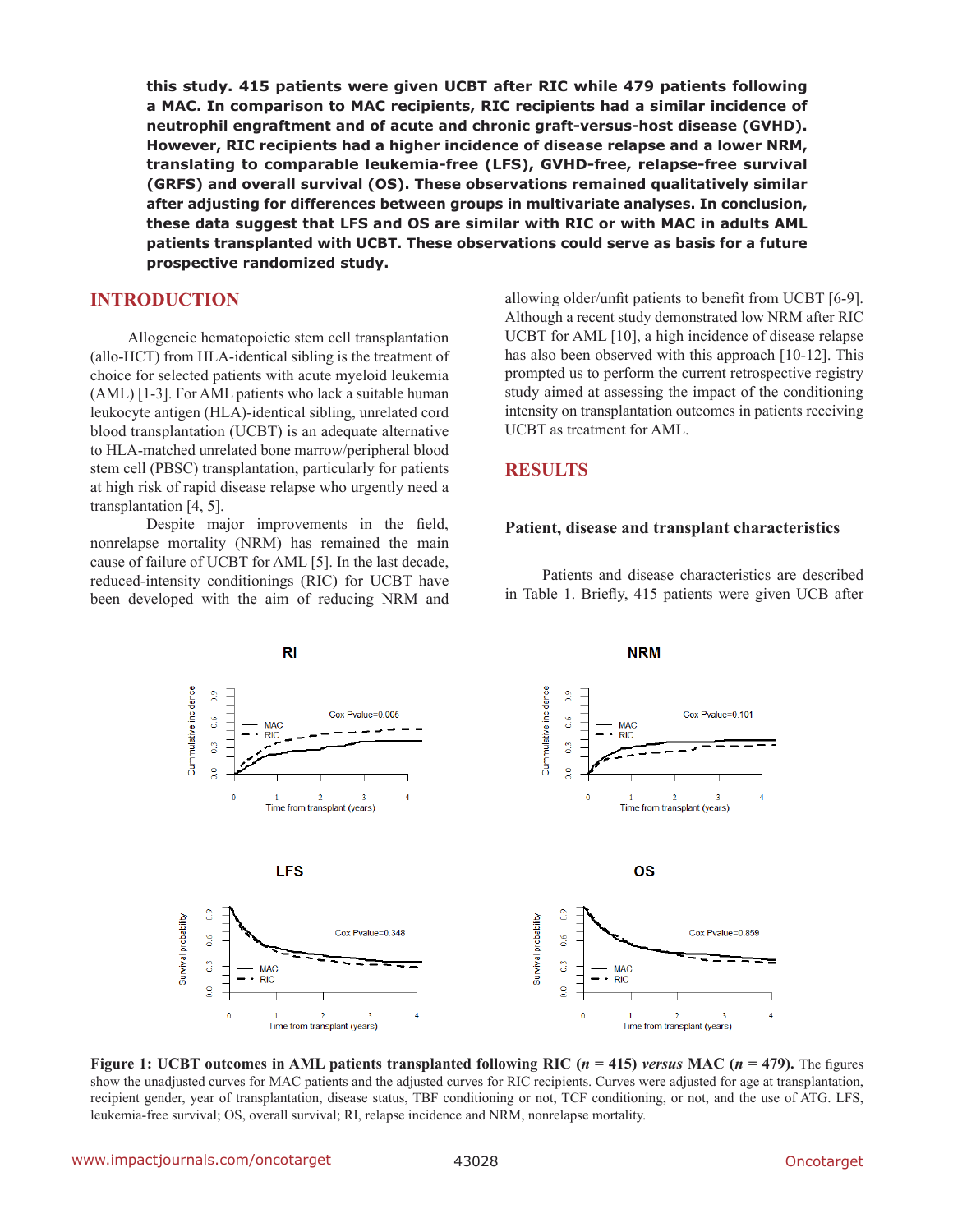**Table 1: Patient and transplant characteristics**

|                                         | <b>MAC</b><br>$(n = 479)$ | <b>RIC</b><br>$(n = 415)$ | $P$ value 1 |
|-----------------------------------------|---------------------------|---------------------------|-------------|
| Median patient age, y (range)           | $37(18-68)$               | 54 (19-72)                | < 0.0001    |
|                                         | 2010<br>$(2004 -$         |                           |             |
| Median year of UCBT, y (range)          | 2013)                     | 2010 (2004-2013)          | 0.16        |
| Recipient gender M, $# (%)$             | 251 (52)                  | 185 (45)                  | 0.02        |
| Status at transplantation, $# (%)$      |                           |                           |             |
| CR1                                     | 248 (52)                  | 200(48)                   | 0.06        |
| CR <sub>2</sub>                         | 123(26)                   | 131 (32)                  |             |
| CR3                                     | 19(4)                     | 7(2)                      |             |
| Advanced                                | 89 (19)                   | 77 (19)                   |             |
| Cytogenetics, # (%) all patients        |                           |                           | 0.0004      |
| Good risk <sup>2</sup>                  | 42(9)                     | 20(5)                     |             |
| Intermediate risk <sup>3</sup>          | 221 (46)                  | 229(55)                   |             |
| High risk <sup>4</sup>                  | 50(10)                    | 61(15)                    |             |
| Not reported/failed                     | 166(35)                   | 105(25)                   |             |
| Cytogenetics, # (%) patients in CR1     |                           |                           |             |
| Good risk <sup>2</sup>                  | 10(4)                     | 0(0)                      |             |
| Intermediate risk <sup>3</sup>          | 122(49)                   | 111 (56)                  |             |
| High risk <sup>4</sup>                  | 29(12)                    | 41(20)                    |             |
| Not reported/failed                     | 87 (35)                   | 48 (24)                   |             |
| Normal cytogenetics and FLT3-ITD+       | 25(11)                    | 28(12)                    |             |
| Missing                                 | 71(30)                    | 60(26)                    |             |
| Conditioning regimen, $\#$ (%)          |                           |                           |             |
| TCF <sup>5</sup>                        | 85 (18)                   | 308 (74)                  | < 0.0001    |
| TBF <sup>6</sup>                        | 176 (37)                  | 21(5)                     |             |
| <b>BuCy</b>                             | 41 $(9)$                  | 5(1)                      |             |
| <b>BuFlu</b>                            | 40(8)                     | 8(2)                      |             |
| FluMel                                  | 4(1)                      | 15(4)                     |             |
| TreoFlu                                 | 7(1)                      | 4(1)                      |             |
| TBI-based but not TCF                   | 82 (17)                   | 29(7)                     |             |
| Others                                  | 44(9)                     | 25(6)                     |             |
| Recipient CMV-seronegative, # (%)       | 287(71)                   | 255 (64)                  | 0.06        |
| Cord blood, $# (%)$                     |                           |                           |             |
| Single                                  | 341 (71)                  | 159 (38)                  | < 0.0001    |
| Double                                  | 138 (29)                  | 256 (62)                  |             |
| $ATG, \# (%)$                           | 267(60)                   | 89 (23)                   | < 0.0001    |
| TNC at infusion x 107/kg                |                           |                           |             |
| Median (range)                          | $2.8(0.2-40.3)$           | $3.5(0.3-11.8)$           | < 0.0001    |
| Missing data (# of patients)            | 127                       | 82                        |             |
| Number of HLA disparities, # (%)        |                           |                           |             |
| $0-1$ mismatch                          | 166(44)                   | 109(33)                   | 0.003       |
| 2-4 mismatches                          | 208 (56)                  | 217(67)                   |             |
| Missing data                            | 105                       | 89                        |             |
| Postgrafting immunosuppression, $#$ (%) |                           |                           | < 0.0001    |
| CSP (or tacro) alone                    | 46(10)                    | 22(6)                     |             |
| $CSP (or tacc) + MMF$                   | 218 (49)                  | 335 (86)                  |             |
| $CSP + MTX$                             | 24(5)                     | 11(3)                     |             |
| $CSP + MMF + MTX$                       | 6(1)                      | 3(1)                      |             |
| Post-transplant cy                      | 8(2)                      | 4(1)                      |             |
| Other                                   | 142 (32)                  | 14(4)                     |             |
| Missing                                 | 35                        | 26                        |             |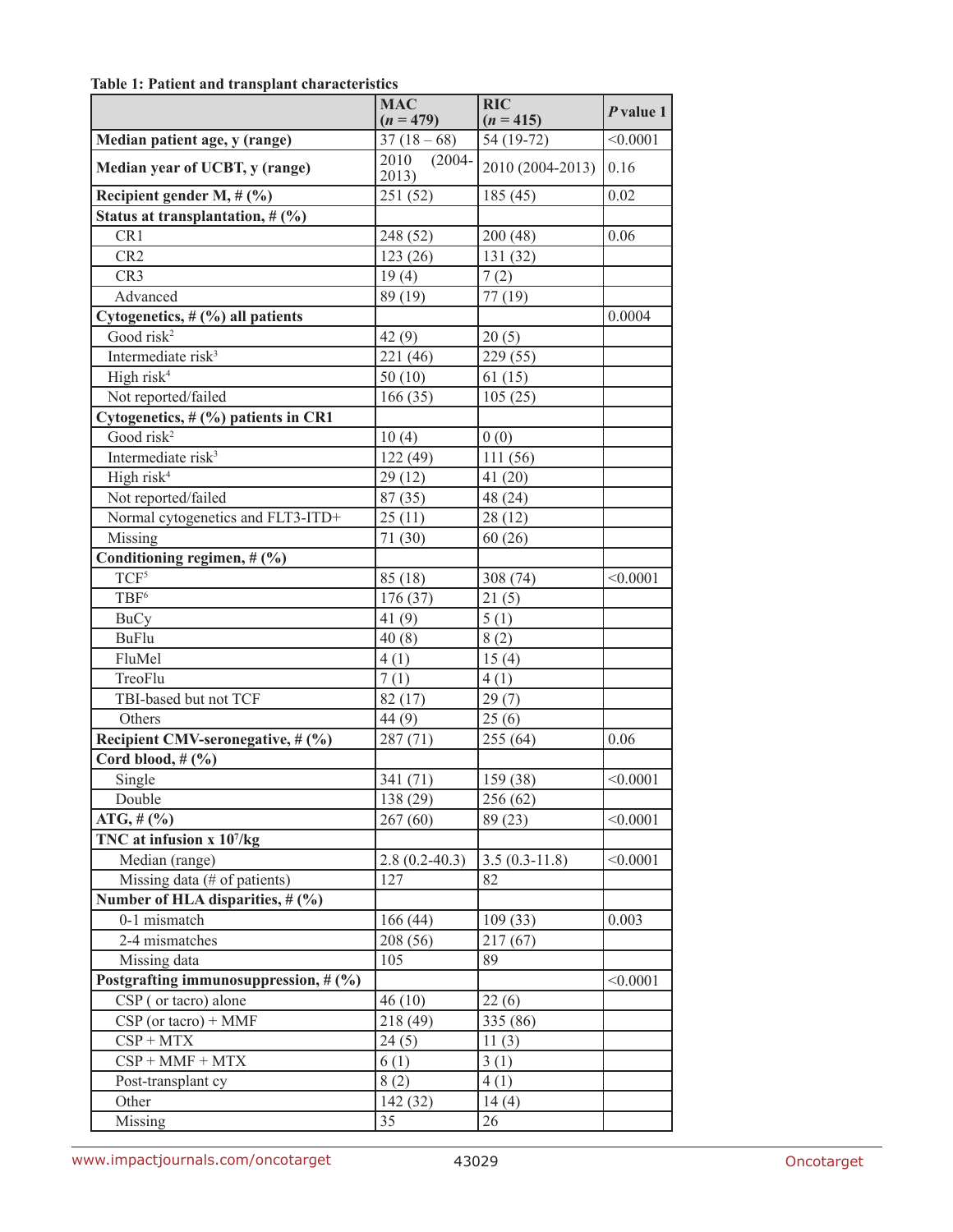MAC, myeloablative conditioning; RIC, reduced-intensity conditioning; Y, year; M, male; UCBT, umbilical cord blood transplantation; CR, complete remission; #, number of patients; ATG, anti-thymocyte globulins; TNC, total nucleated cells; tacro, tacrolimus; CSP, cyclosporine A; MMF, mycophenolate mofetil. TCF, total body irradiation (TBI), cyclophosphamide and fludarabine; TBF, Thiothepa, busulfan and fludarabine.

<sup>1</sup>, calculated with  $c^2$  statistics for categorical variables and Mann-Whitney test for continuous variables; <sup>2</sup>, defined as t(8;21),  $t(15;17)$ , inv or del  $(16)$ , or acute promyelocyticleukemia, these abnormalities only or combined with others;  $\frac{3}{2}$ , defined as all cytogenetics not belonging to the good or high risk (including trisomias); 4 , defined as 11q23 abnormalities, complex karyotype, abnormalities of chromosomes 5 and 7;  $\frac{5}{5}$ , classified as RIC if the dose of TBI was  $\leq 6$  Gy;  $\frac{6}{5}$  classified as RIC when the busulfan total dose was  $\leq 8$  mg/kg).

RIC while 479 patients were administered MAC. The most frequently used conditioning regimens were either TCF regimen, given in 18% of MAC recipients and 74% of RIC recipients, respectively, or TBF given in 39% of MAC recipients and 5% of RIC recipients. In comparison to MAC recipients, RIC recipients were almost 2 decades older [median age 54 (range, 19 - 72) years *versus* 37 (range, 18 - 68) years, *P* < 0.001], received more frequently a double UCBT (62% *versus* 29%, *P*  $0.001$ , received more frequently units with  $>$  or  $=$  2 HLA-mismatches (67% *vs* 56%, *P* = 0.003), received higher TNC [median 3.5 (range, 0.3 - 11.8) 10E7 cells/kg *versus* 2.8 (range, 0.2 - 40.3) 10E7 cells/kg, *P* < 0.0001], and received less frequently ATG (23% *versus* 60%, *P* < 0.0001) in the conditioning. Disease status at UCBT was comparable in both groups with approximately half of the patients in first CR and 19% of patients not in CR in both groups. Median follow-up for survivors was 26 (range, 1.02 -118.2) months.

#### **Engraftment and GVHD**

Overall, CI of neutrophil engraftment at day 100 was not different in RIC (89%) and MAC (88%) recipients  $(P = 0.8)$  with the limitation that we did not systematically collect chimerism data and that autologous reconstitution is possible in RIC recipients. Median times for reaching 0.5 x 10<sup>9</sup> /L neutrophils were 21 (range, 3-66) days in RIC patients *versus* 23 (range, 1-106) days in MAC patients, respectively.

In univariate analysis, there was a higher incidence of grade II-IV acute GVHD in RIC recipients (35% *versus* 26%, *P* = 0.009) while the incidence of grade III-IV acute GVHD was similar in both groups of patients (11% and 11%,  $P = 0.9$ ). However, in multivariate analyses adjusting for single *versus* double UCBT, gender combination, use of ATG and HLA-compatibility the incidence of grade II-IV acute GVHD was comparable in RIC and MAC recipients (HR =  $1.09, P = 0.65$ ).

The 2-year cumulative incidence of chronic GVHD was similar in RIC and MAC recipients (23% and 23%,  $P = 0.9$ ). In multivariable analysis, there was a trend for a higher incidence of chronic GVHD in patients receiving the TBF regimen [HR 1.7 (95% CI, 1.0-2.7), *P* = 0.05], while, interestingly, ATG failed to decrease the incidence of chronic GVHD [HR 1.4 (95% CI, 0.9-2.2), *P* = 0.15].

#### **Relapse, NRM, LFS, OS**

At 2-year, RIC recipients had a higher incidence of disease relapse (41% *versus* 23%, *P* < 0.001) but a lower NRM (19% *versus* 36%, *P* < 0.001), translating to similar LFS (40% *versus* 41%, *P* = 0.8) and OS (46% *versus* 43%,  $P = 0.3$ ) than when compared to MAC recipients (Figure 1). In multivariate analyses, the use of RIC (*versus* MAC) regimen was associated with a higher incidence of relapse (HR = 1.6, 95% CI: 1.2-2.2; *P* = 0.005). LFS and OS were comparable (LFS: HR = 1.1, 95% CI:0.9-1.4; *P* = 0.3); (OS: HR = 1.0, 95% CI:0.8-1.3; *P* = 0.9) (Table 2). Factors associated with worse OS included older patient age (HR  $= 1.0$ , 95% CI: 1.0-1.0;  $P = 0.02$ ), advanced disease (HR  $=$ 2.3, 95% CI: 1.8-2.9; *P* < 0.0001), while female recipients had better OS than male recipients (HR =  $0.8$ ,  $95\%$  CI:0.7-1.0;  $P = 0.02$ ).

## **GRFS**

GVHD-free, relapse-free survival (GRFS) has recently emerged as an important endpoint in allo-HCT. We thus compared GRFS in patients receiving UCBT after RIC or MAC. At 2-year, GRFS was similar in RIC and MAC recipients (30.9% *versus* 31.1%, *P* = 0.86). In multivariate analysis, GRFS was similar in RIC and MAC patients (HR = 1.0, 95% CI: 0.8-1.3; *P* = 0.7). Factors associated with worse GRFS included advanced disease (HR 1.8, 95% CI: 1.5-2.2, *P* < 0.001) while female recipients had better GRFS than male recipients (HR = 0.8, 95% CI:0.6-0.9;  $P = 0.001$ ).

## **Additional Cox analyses for OS and LFS**

To further dissect the impact of conditioning intensity on UCBT, we performed additional Cox analyses comparing UCBT outcomes among patients conditioned with RIC or MAC regimen separately for pre-transplant variables. The results of these analyses are presented graphically using Forest plots in Figures 2-3.

RIC regimens were associated with lower NRM in each subgroup categories with median HR ranging from 0.3 to 0.9 (Figure 2A). This was particularly the case in the subgroup of younger patients (HR =  $0.3$ , 95% CI:  $0.2$ -0.6) and in those not given ATG (HR =  $0.6$ , 95% CI: 0.4-0.9). However, RIC regimen was also associated with a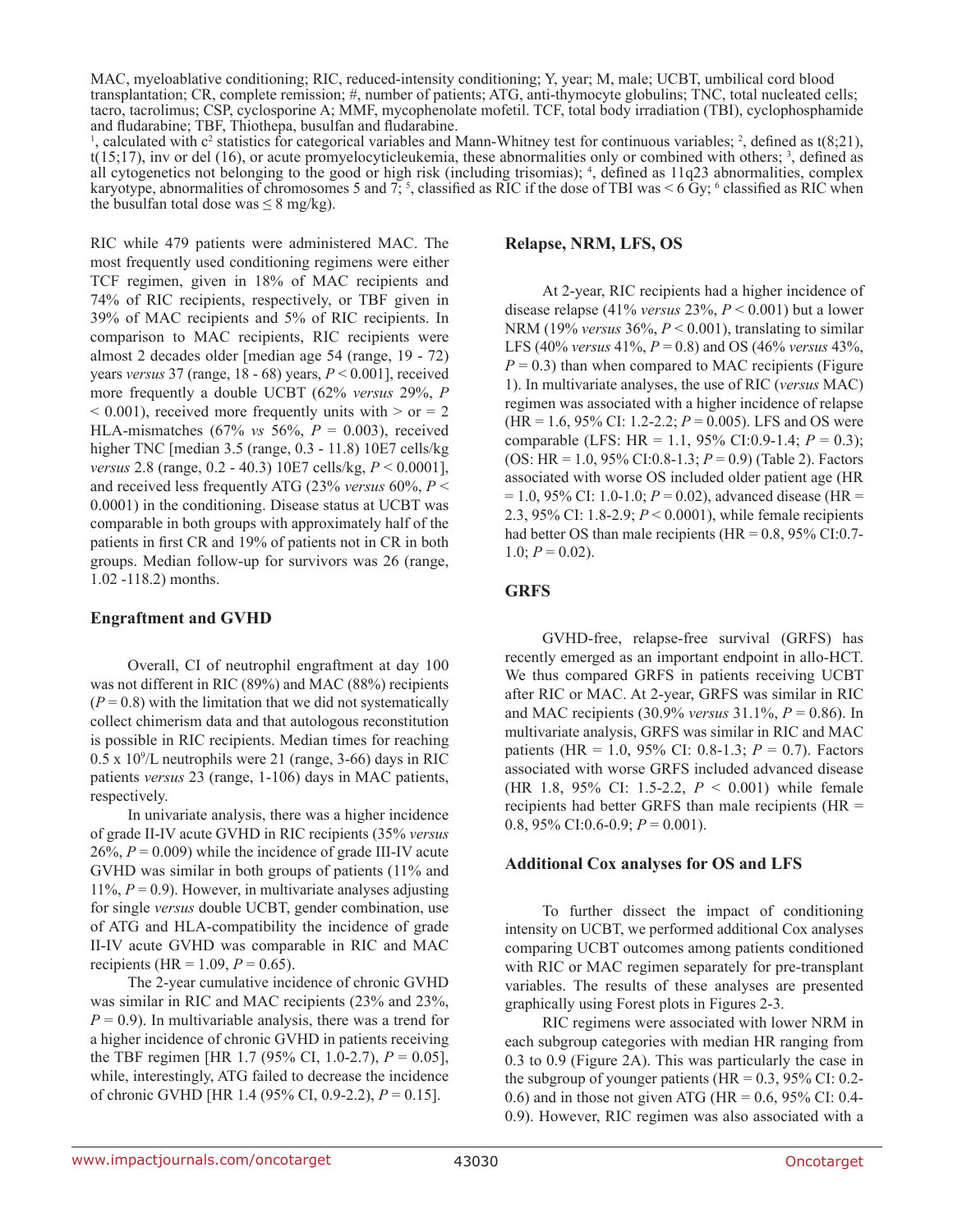| А                        | <b>Variables</b>      | <b>Strata</b>                                   | N (%)                            | Hazard Ratio (HR) with 95% CI          | <b>HR [CI 95%]</b>                                                                 |
|--------------------------|-----------------------|-------------------------------------------------|----------------------------------|----------------------------------------|------------------------------------------------------------------------------------|
|                          | Age (in years)        | 18-40<br>41-50<br>>50                           | 376(42%)<br>205(23%)<br>313(35%) |                                        | $0.3$ [ $0.2 - 0.6$ ]<br>$0.4$ [ 0.2 - 0.8 ]<br>$0.5$ [ $0.3 - 0.9$ ]              |
|                          | <b>Patient Sex</b>    | Male<br>Female                                  | 436(49%)<br>458(51%)             |                                        | $0.6$ [ $0.4 - 0.8$ ]<br>$0.6$ [ $0.4 - 0.9$ ]                                     |
|                          | Year of Tx            | <b>Befor 2010</b><br>After 2010                 | 432(48%)<br>462(52%)             | ⊕<br>∩                                 | $0.6$ [ $0.4 - 0.8$ ]<br>$0.6$ [ $0.4 - 0.8$ ]                                     |
|                          | <b>Disease Status</b> | CR <sub>1</sub><br>CR <sub>2</sub><br>CR3+/Adv. | 448(50%)<br>254(28%)<br>192(21%) |                                        | $0.6$ [ $0.4 - 0.9$ ]<br>$0.5$ [ $0.3 - 0.8$ ]<br>$0.6$ [ $0.4 - 1.1$ ]            |
|                          | Conditioning          | <b>Others</b><br><b>TCF</b>                     | 464(54%)<br>393(46%)             | ⊕                                      | $0.8$ [ $0.5 - 1.2$ ]<br>$0.9$ [ $0.5 - 1.5$ ]                                     |
|                          | <b>Type of UCBT</b>   | Single<br>Double                                | 500(56%)<br>394(44%)             |                                        | $0.6$ [ $0.5 - 0.9$ ]<br>$0.7$ [ $0.4 - 1.1$ ]                                     |
| <b>ATG</b><br><b>HLA</b> |                       | No<br>Yes                                       | 481(57%)<br>356(43%)             |                                        | $0.6$ [ $0.4 - 0.9$ ]<br>$0.9$ [ $0.6 - 1.4$ ]                                     |
|                          |                       | $0 - 1$<br>$2 - 4$<br>Missing                   | 275(31%)<br>425(48%)<br>194(22%) | ∩                                      | $0.6$ [ $0.4 - 1.1$ ]<br>$0.6$ [ $0.4 - 0.8$ ]<br>$0.5$ $\left[ 0.3 - 0.9 \right]$ |
|                          | TNC at infusion       | $50r = 3.2$<br>> 3.2<br>Missing                 | 363(41%)<br>322(36%)<br>209(23%) | ᇚ                                      | $0.6$ [ $0.4 - 0.8$ ]<br>$0.7$ [ $0.4 - 1.1$ ]<br>$0.6$ [ $0.4 - 1.1$ ]            |
|                          |                       |                                                 |                                  | <b>Favors RIC</b><br><b>Favors MAC</b> |                                                                                    |

02 03 04 05 06 07 08 09 10 11 12 13 14 15

| Β          | <b>Variables</b>      | <b>Strata</b>                       | N (%)                            | Hazard Ratio (HR) with 95% CI                    | <b>HR [CI 95%]</b>                                                  |
|------------|-----------------------|-------------------------------------|----------------------------------|--------------------------------------------------|---------------------------------------------------------------------|
|            | Age (in years)        |                                     |                                  |                                                  |                                                                     |
|            |                       | 18-40<br>41-50<br>>50               | 376(42%)<br>205(23%)<br>313(35%) | ∩                                                | $2.3$ [1.6 - 3.4]<br>$1.7$ [ $1.1 - 2.7$ ]<br>$1.2$ [ 0.7 - 2 ]     |
|            | <b>Patient Sex</b>    | Male<br>Female                      | 436(49%)<br>458(51%)             |                                                  | $1.4$ [1 - 2]<br>$2.1$ [1.5 - 3]                                    |
|            | Year of Tx            |                                     |                                  |                                                  |                                                                     |
|            |                       | <b>Befor 2010</b><br>After 2010     | 432(48%)<br>462(52%)             |                                                  | $1.7$ [ $1.2 - 2.4$ ]<br>$1.7$ [ $1.1 - 2.4$ ]                      |
|            | <b>Disease Status</b> |                                     |                                  |                                                  |                                                                     |
|            |                       | CR1<br>CR <sub>2</sub><br>CR3+/Adv. | 448(50%)<br>254(28%)<br>192(21%) |                                                  | $2.5$ [ 1.7 - 3.7 ]<br>$1.2$ [ 0.7 - 2.1 ]<br>$1.4$ [ $0.9 - 2.1$ ] |
|            | Conditioning          |                                     |                                  |                                                  |                                                                     |
|            |                       | Others<br><b>TCF</b>                | 464(54%)<br>393(46%)             |                                                  | $2.2$ [1.5 - 3.2]<br>$2[1.2 - 3.2]$                                 |
|            | <b>Type of UCBT</b>   |                                     |                                  |                                                  |                                                                     |
|            |                       | Single<br>Double                    | 500(56%)<br>394(44%)             |                                                  | $1.9$ [ $1.4 - 2.6$ ]<br>$1.5$ [1 - 2.2]                            |
| <b>ATG</b> |                       | No                                  | 481(57%)                         |                                                  |                                                                     |
|            |                       | Yes                                 | 356(43%)                         |                                                  | $1.7$ [ $1.2 - 2.4$ ]<br>$1.9$ [ $1.3 - 2.9$ ]                      |
| <b>HLA</b> |                       |                                     |                                  |                                                  |                                                                     |
|            |                       | $0 - 1$                             | 275(31%)                         |                                                  | $1.7$ [1.1 - 2.5]                                                   |
|            |                       | $2 - 4$                             | 425(48%)                         |                                                  | $1.7$ [1.2 - 2.5]                                                   |
|            |                       | Missing                             | 194(22%)                         |                                                  | $1.5$ [ 0.9 - 2.6 ]                                                 |
|            | TNC at infusion       | $50r = 3.2$                         | 363(41%)                         |                                                  | $1.6$ [ $1.1 - 2.2$ ]                                               |
|            |                       | > 3.2                               | 322(36%)                         |                                                  | $2.4$ [1.5 - 3.8]                                                   |
|            |                       | Missing                             | 209(23%)                         |                                                  | $1.3$ [ $0.8 - 2.3$ ]                                               |
|            |                       |                                     |                                  | <b>Favors MAC</b>                                |                                                                     |
|            |                       |                                     |                                  | 1.5<br>23<br>27<br>31<br>0.7<br>11<br>1.9<br>3.5 | 39                                                                  |
|            |                       |                                     |                                  |                                                  |                                                                     |

**Figure 2:** Forest plot analysis of cumulative incidence of nonrelapse mortality (**A**) and relapse (**B**) HR and 95% confidence intervals were computed using univariate Cox analyses**.**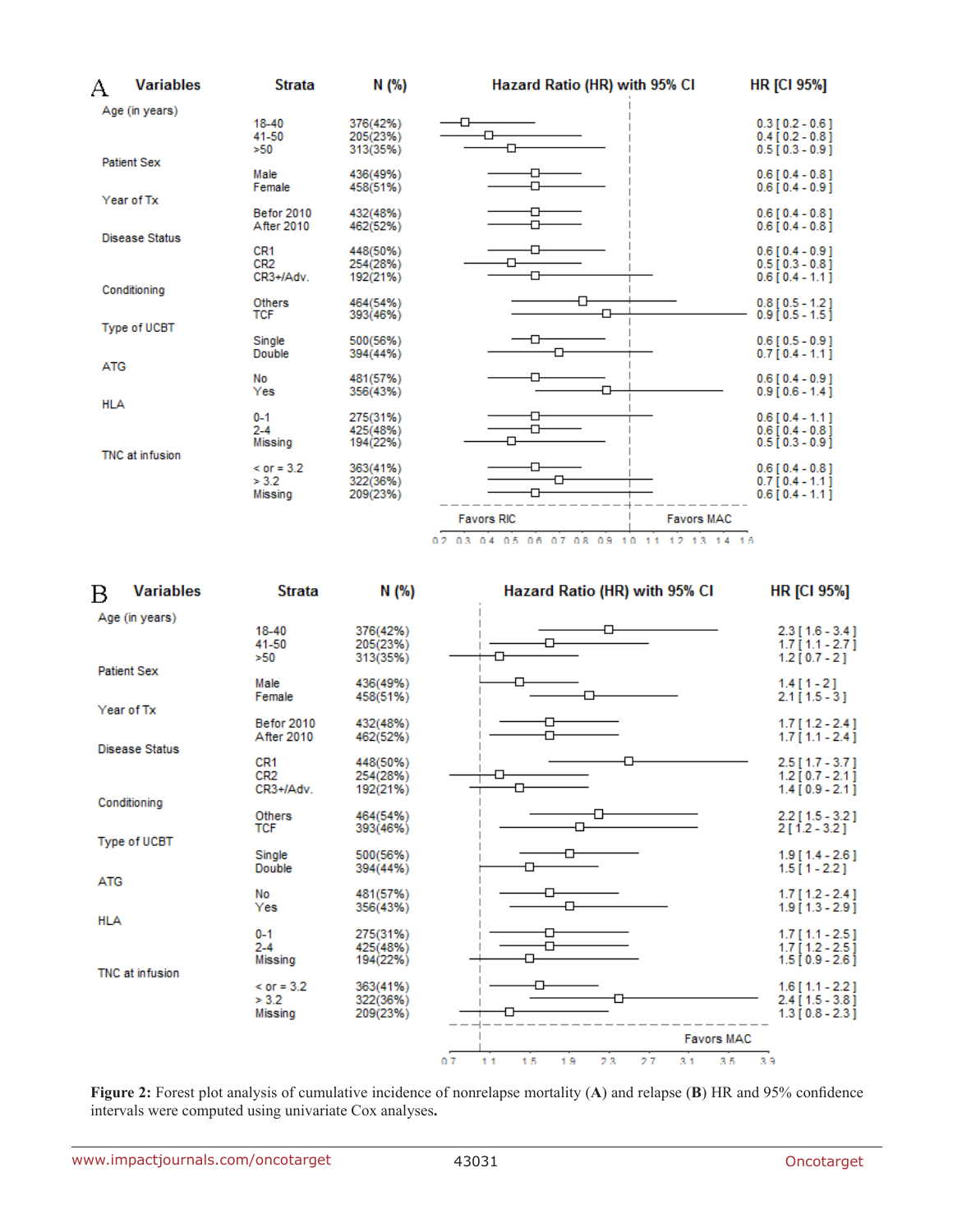## **Table 2: Multivariate analyses**

|                  |                                                  | $P$ value    | <b>HR</b>  | Lower      | <b>Upper</b> |
|------------------|--------------------------------------------------|--------------|------------|------------|--------------|
|                  | RIC vs MAC                                       | .348         | 1.1        | 0.9        | 1.4          |
|                  | Age at tx (in years)                             | .090         | 1.0        | 1.0        | 1.0          |
|                  | <b>Female vs Male</b>                            | .019         | 0.8        | 0.7        | 1.0          |
|                  | Year of tx                                       | .816         | 1.0        | 1.0        | 1.0          |
|                  | CR2 vs CR1                                       | .257         | 1.1        | 0.9        | 1.4          |
| Relapse or death | <b>Advanced vs CR1</b>                           | .000.        | 2.2        | 1.7        | 2.7          |
|                  | Double vs Single                                 | .436         | 0.9        | 0.7        | 1.1          |
|                  | TCF used                                         | .166         | 0.8        | 0.6        | 1.1          |
|                  | TBF used                                         | .426         | 0.9        | 0.7        | 1.2          |
|                  | ATG used                                         | .061         | 1.3        | 1.0        | 1.6          |
|                  | RIC vs MAC                                       | .859         | $1.0\,$    | 0.8        | 1.3          |
|                  | Age at tx (in years)                             | .017         | 1.0        | 1.0        | 1.0          |
|                  | <b>Female vs Male</b>                            | .023         | 0.8        | 0.7        | 1.0          |
|                  | Year of tx                                       | .731         | 1.0        | 1.0        | 1.0          |
| Death            | CR <sub>2</sub> vs CR <sub>1</sub>               | .117         | 1.2        | 1.0        | 1.5          |
|                  | <b>Advanced vs CR1</b>                           | .000         | 2.3        | 1.8        | 2.9          |
|                  | Double vs Single                                 | .273         | 0.9        | 0.7        | 1.1          |
|                  | TCF used                                         | .221         | 0.8        | 0.6        | 1.1          |
|                  | TBF used                                         | .812         | 1.0        | 0.7        | 1.3          |
|                  | ATG used                                         | .085         | 1.2        | 1.0        | 1.6          |
|                  | <b>RIC vs MAC</b>                                | .005         | 1.6        | 1.2        | 2.2          |
|                  | Age at tx (in years)                             | .794         | $1.0\,$    | 1.0        | 1.0          |
|                  | Female vs Male                                   | .354         | 0.9        | 0.7        | 1.1          |
|                  | Year of tx                                       | .552         | 1.0        | 0.9        | 1.0          |
| <b>RI</b>        | CR <sub>2</sub> vs CR <sub>1</sub>               | .632         | 0.9        | 0.7        | 1.3          |
|                  | <b>Advanced vs CR1</b>                           | .000.        | 3.2        | 2.4        | 4.4          |
|                  | Double vs Single                                 | .646         | 1.1        | 0.8        | 1.4          |
|                  | TCF used                                         | .417         | 0.9        | 0.6        | 1.2          |
|                  | TBF used                                         | .100         | 0.7        | 0.4        | 1.1          |
|                  | ATG used                                         | .841         | 1.0        | 0.7        | 1.3          |
|                  | RIC vs MAC                                       | .101         | 0.7        | 0.5        | 1.1          |
|                  | Age at tx (in years)                             | .018         | 1.0        | 1.0        | 1.0          |
|                  | <b>Female vs Male</b>                            | .026         | 0.7        | 0.6        | 1.0          |
|                  | Year of tx<br>CR <sub>2</sub> vs CR <sub>1</sub> | .925         | $1.0\,$    | 0.9        | 1.1          |
| <b>NRM</b>       |                                                  | .037<br>.090 | 1.4        | 1.0        | 1.8          |
|                  | Advanced vs CR1<br>Double vs Single              | .110         | 1.4<br>0.8 | 1.0<br>0.5 | 2.0<br>1.1   |
|                  | TCF used                                         | .236         | 0.8        | 0.5        | 1.2          |
|                  | TBF used                                         | .867         | 1.0        | 0.7        | 1.5          |
|                  | <b>ATG</b> used                                  | .012         | 1.6        | 1.1        | 2.3          |

HR, hazard ratio; CI, confidence interval; P, *p* value; cGVHD, cumulative incidence of chronic graft-versus-host disease; NRM, cumulative incidence of non relapse mortality; RI, cumulative incidence of relapse; LFS, leukemia-free survival; OS, overall survival; Tx, transplantation; CR, complete remission; advanced, not in complete remission; ATG, anti-thymocyte globulin; RIC, reduced-intensity conditioning; MAC, myeloablative conditioning.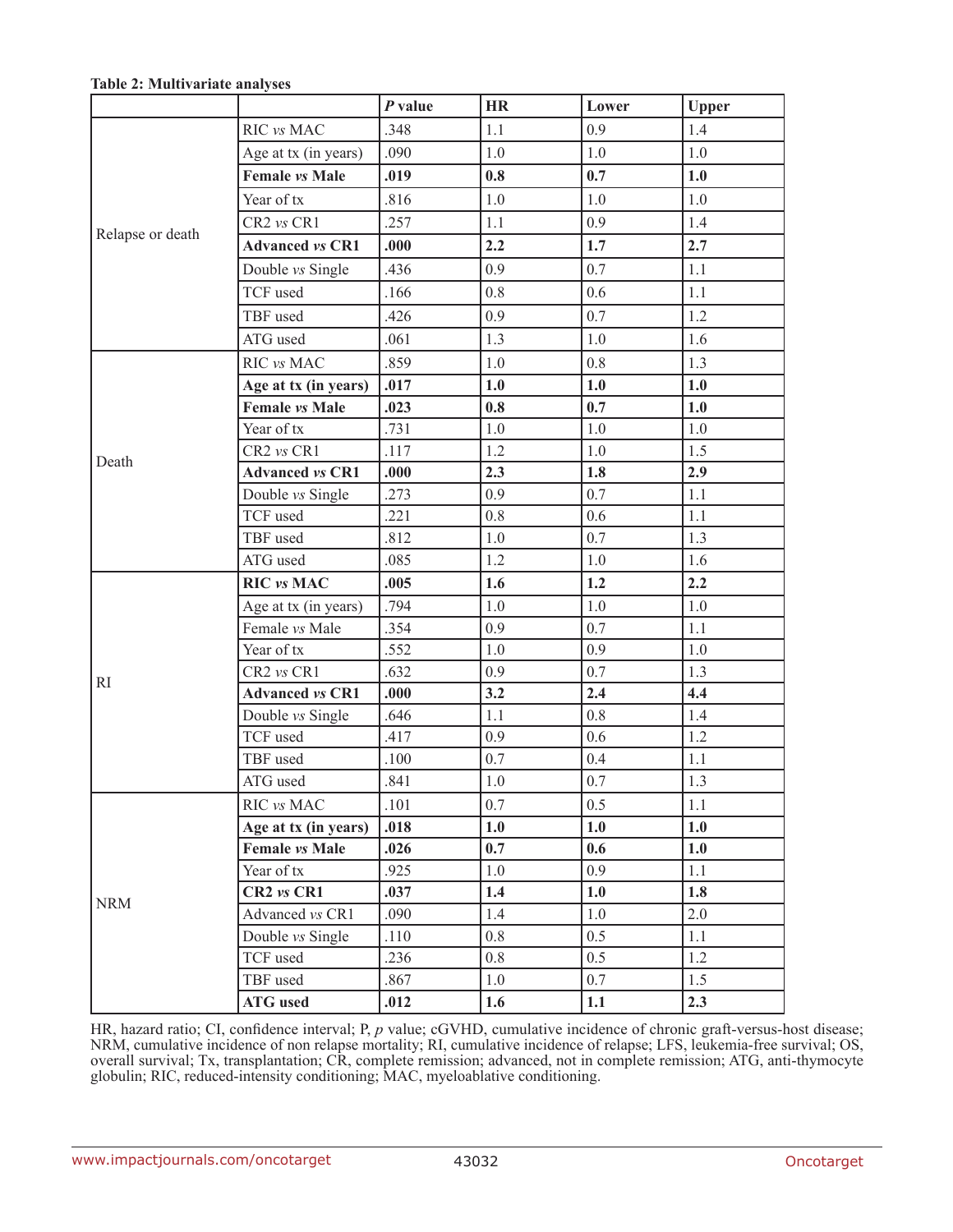higher risk of relapse in each subgroup categories with HR ranging from 1.2 to 2.5 (Figure 2B). Interestingly, the association between RIC regimen and higher risk of relapse was not less pronounced in patients in CR1 at transplantation (HR =  $2.5$ , 95% CI: 1.7-3.7) than in those in CR3+ or advanced disease (HR =  $1.4$ , 95% CI HR 0.9-2.1), and was also observed in the subgroup of patients transplanted following TCF regimen (HR = 2.0, 95% CI 1.2-3.2).

As shown in Figure 3A, RIC and MAC patients had comparable LFS in most transplantation variable subgroup. Interestingly, the assessment of heterogeneity according to age group evidenced a  $I^2 = 4.3\%,$ demonstrating a very low impact of age on the association between conditioning intensity and LFS. However, there was a suggestion for worse LFS with RIC in the subgroup of patients transplanted in first CR ( $HR = 1.3$ , 95% CI: 1.0-1.6), in the subgroup of patients given ATG (HR  $= 1.3$ , 95% CI: 1.0-1.7), and in patients infused with  $>$  $3.2 \times 10^7$  TNC/Kg (HR = 1.4, 95% CI: 1.0-1.9). Further, interestingly, when patients were stratified according to the type of conditioning regimen used, there was a suggestion for worse LFS with RIC both in patients conditioned with the TCF regimen (HR =  $1.4$ , 95% CI: 1.0-2.1), and in patients conditioned with other regimens (HR  $= 1.3$ , 95% CI: 1.0-1.7).

Finally, RIC and MAC patients had comparable OS in each transplantation variable subgroup (Figure 3B).

# **DISCUSSION**

The impact of dose intensity on outcomes in AML patients has been the focus of many studies since the development of non-myeloablative/RIC regimens in the last 2 decades [13-18]. These studies have focussed mainly on patients given PBSC as stem cell source. Large registry studies observed that the use of RIC regimen was associated with a higher risk of relapse, but also a lower incidence of NRM translating to similar OS and LFS [13-16]. More recently, the BMT-CTN performed a randomized study comparing RIC *versus* MAC in patients with MDS ( $N = 54$ ) or AML ( $N = 218$ ) (18-65) years, HCT-specific comorbidity index score  $[19] \leq 4$ ) who had < 5% marrow myeloblasts at allo-HCT [20]. As observed in registry studies, the use of RIC regimen was associated with higher risk of relapse (48 *versus* 14% at 18 months, *P* < 0.01) but also lower NRM (4% *versus* 16% at 18-months, *P* = 0.02). However, because the incidence of NRM was already low in MAC recipients, the amplitude of the reduction of NRM with RIC was insufficient to offset its negative impact on relapse, translating to significantly worse LFS in RIC recipients (47% *vs* 68% at 18 months, *P* < 0.01).

In contrast to allo-HCT using other stem cell source where relapse is usually the first cause of transplant failure in AML patients, NRM has remained the leading cause of death in UCB recipients given myeloablative conditioning [21]. Further, recent findings in humanized mice suggest that graft-*versus*-tumor effects might be higher with UCB than with PBSC [22], confirming prior clinical observations [23]. This could suggest that dose intensity might be less important following UCBT than following PBSCT in regards to risk of relapse. Based on these findings, we hypothesized that the use of RIC *versus* MAC might be beneficial in the UCBT setting.

This prompted us to perform a retrospective study in the EBMT/Eurocord registries comparing UCBT outcomes in patients administered a RIC or a MAC regimen. Several observations were made.

First, despite prior evidence of strong graft-*versus*tumor effects after UCBT [23], RIC UCBT recipients had a significantly higher risk of relapse than MAC UCBT recipients (HR =  $1.6$ , 95% CI: 1.2-2.2). This confirms the results of a prior single center study [24] and demonstrates the importance of dose intensity for preventing AML relapse even in the setting of UCBT. As expected, NRM was lower after RIC than after MAC UCBT. As a net result, LFS, GRFS and OS were comparable in RIC and MAC recipients, rejecting our hypothesis that RIC regimens would provide better outcomes than MAC in AML patients undergoing UCBT.

The current study also confirmed a detrimental impact of ATG on NRM as recently reported in a study including data from patents given UCB after MAC conditioning [25] or RIC in the double UCBT setting [26]. Further, despite ATG not only induces *in vivo* T-cell depletion of the graft but also promotes the generation of regulatory T cells [27, 28], ATG failed to prevent GVHD in the current study. However ATG had no impact either on relapse incidence, in agreement with recent observations in the PBSC transplantation setting [29, 30]. Further, as previously observed in the UCB setting [5, 11], older age was associated with worse LFS and OS.

There are some limitation in our study including its design (retrospective registry survey), and the imbalance of the two groups for risk factors known to be associated with outcome: RIC patients were almost 2 decades older and were more often given UCB with  $\geq 2$ HLA-mismatches, but they received more often double UCBT and consequently received more cells while they were given less frequently ATG. These differences were carefully adjusted for in multivariate analysis while where forest plots demonstrated comparable OS with RIC and with MAC in each pre-transplant subgroups. Interestingly, a trend for better LFS was observed in MAC recipients in the subgroup of patients transplanted in first CR, in those who received ATG, and in patients infused with  $> 3.2 \times 10^7$ TNC/Kg.

In summary, we observed that LFS and OS were similar with RIC and with MAC in adult AML patients offered UCBT. These observations could serve as basis for a future prospective randomized study. In the meantime,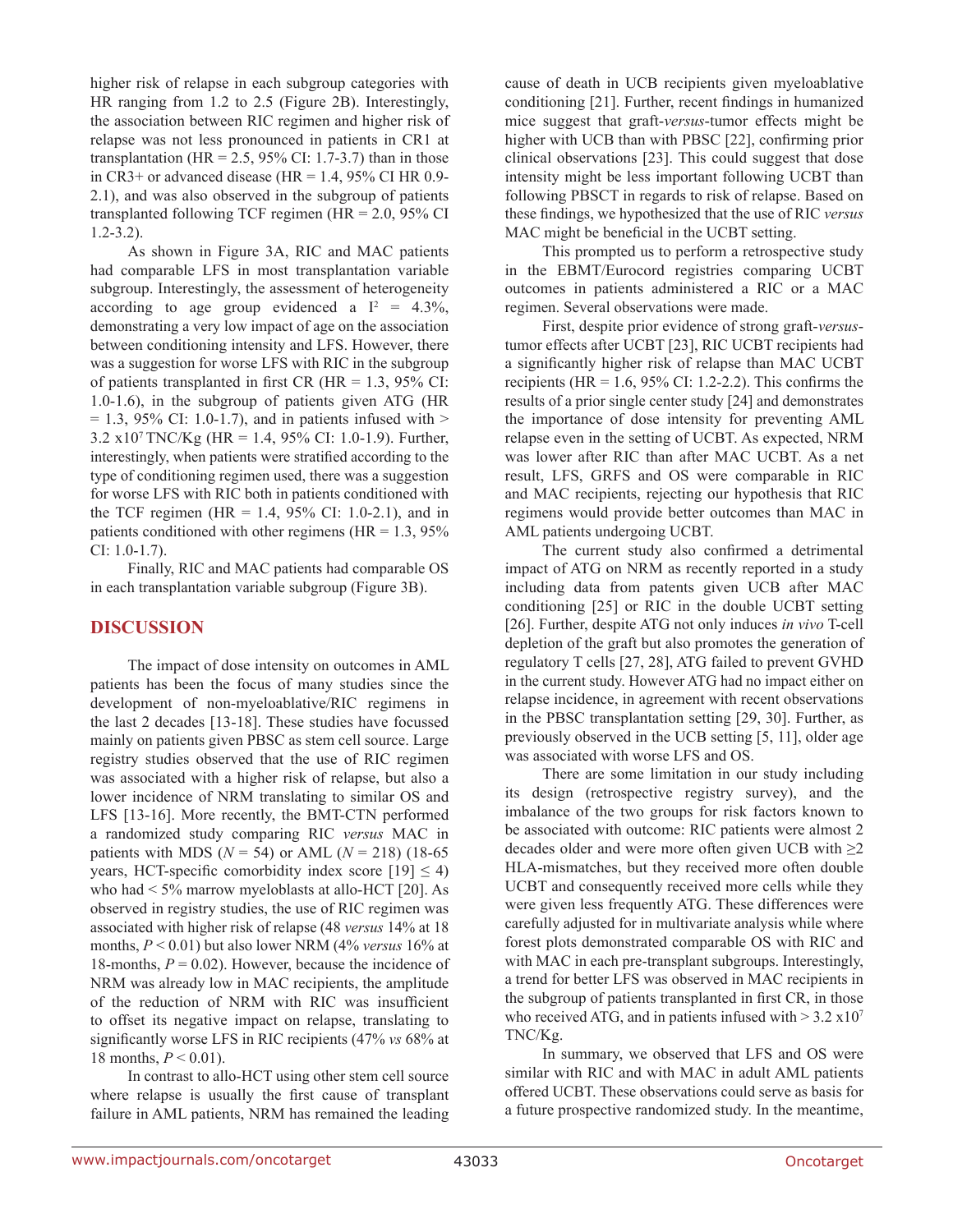| А          | <b>Variables</b>      | <b>Strata</b>                       | N (%)                                        | Hazard Ratio (HR) with 95% CI                                                       | <b>HR [CI 95%]</b>                                                                                                  |
|------------|-----------------------|-------------------------------------|----------------------------------------------|-------------------------------------------------------------------------------------|---------------------------------------------------------------------------------------------------------------------|
|            | Age (in years)        |                                     |                                              |                                                                                     |                                                                                                                     |
|            |                       | 18-40<br>41-50<br>>50               | 376(42%)<br>205(23%)<br>313(35%)             | о                                                                                   | $1.1$ [ 0.8 - 1.5 ]<br>$1$ [ 0.7 - 1.4 ]<br>$0.8$ [ $0.6 - 1.1$ ]                                                   |
|            | <b>Patient Sex</b>    | Male<br>Female                      | 436(49%)<br>458(51%)                         | п                                                                                   | $0.9$ [ $0.7 - 1.2$ ]<br>$1.2$ [ 0.9 - 1.5 ]                                                                        |
|            | Year of Tx            | <b>Befor 2010</b><br>After 2010     | 432(48%)<br>462(52%)                         | ⊕                                                                                   | $1.1$ [ 0.8 - 1.3 ]<br>$1[0.8 - 1.3]$                                                                               |
|            | <b>Disease Status</b> | CR1<br>CR <sub>2</sub><br>CR3+/Adv. | 448(50%)<br>254(28%)<br>192(21%)             | ⊓                                                                                   | $1.3$ [1 - 1.6 ]<br>$0.8$ [ $0.5 - 1.1$ ]<br>$1$ [ 0.8 - 1.4 ]                                                      |
|            | Conditioning          | Others<br>TCF                       | 464(54%)<br>393(46%)                         |                                                                                     | $1.3$ [1 - 1.7]<br>$1.4$ [1 - 2.1]                                                                                  |
|            | Type of UCBT          | Single<br>Double                    | 500(56%)<br>394(44%)                         | Ð<br>O                                                                              | $1.1$ [ 0.9 - 1.4 ]<br>$1.1$ [ 0.8 - 1.5 ]                                                                          |
| ATG        |                       | No<br>Yes                           | 481(57%)<br>356(43%)                         | ⊓<br>ᇚ                                                                              | $1.1$ [ 0.9 - 1.5 ]<br>$1.3$ [1 - 1.7]                                                                              |
| <b>HLA</b> |                       | $0 - 1$<br>$2-4$                    | 275(31%)<br>425(48%)                         | ╖                                                                                   | $1.1$ [ 0.8 - 1.5 ]<br>$1[0.8 - 1.3]$                                                                               |
|            | TNC at infusion       | <b>Missing</b><br>$50r = 3.2$       | 194(22%)<br>363(41%)                         |                                                                                     | $0.9$ [ $0.6 - 1.3$ ]<br>$1[0.8 - 1.3]$                                                                             |
|            |                       | > 3.2<br>Missing                    | 322(36%)<br>209(23%)                         |                                                                                     | $1.4$ [ 1 - 1.9 ]<br>$0.9$ [ $0.6 - 1.4$ ]                                                                          |
|            |                       |                                     |                                              | Favors RIC<br><b>Favors MAC</b><br>17<br>0.5<br>07<br>0.9<br>11<br>13<br>1.5<br>1.9 | 21                                                                                                                  |
|            |                       |                                     |                                              |                                                                                     |                                                                                                                     |
| В          | <b>Variables</b>      | <b>Strata</b>                       | N (%)                                        | Hazard Ratio (HR) with 95% CI                                                       | <b>HR [CI 95%]</b>                                                                                                  |
|            | Age (in years)        |                                     |                                              |                                                                                     |                                                                                                                     |
|            |                       | 18-40<br>41-50<br>>50               | 376(42%)<br>205(23%)<br>313(35%)             | ∩<br>⊕<br>Ð                                                                         | $0.9$ [ 0.7 - 1.2 ]<br>$0.8$ [ $0.6 - 1.2$ ]<br>$0.8$ [ $0.5 - 1.1$ ]                                               |
|            | <b>Patient Sex</b>    | Male<br>Female                      | 436(49%)<br>458(51%)                         | ⊕                                                                                   | $0.8$ [ $0.6 - 1.1$ ]<br>$1[0.8 - 1.3]$                                                                             |
|            | Year of Tx            | <b>Befor 2010</b><br>After 2010     | 432(48%)<br>462(52%)                         | o<br>▫                                                                              | $0.9$ [ $0.7 - 1.2$ ]<br>$0.9$ [ $0.7 - 1.1$ ]                                                                      |
|            | <b>Disease Status</b> | CR <sub>1</sub><br>CR <sub>2</sub>  | 448(50%)<br>254(28%)                         | ◻                                                                                   | $1.1$ [ 0.9 - 1.5 ]<br>$0.7$ [ $0.5 - 0.9$ ]                                                                        |
|            | Conditioning          | CR3+/Adv.<br><b>Others</b>          | 192(21%)<br>464(54%)                         |                                                                                     | $1.2$ [ 0.9 - 1.6 ]                                                                                                 |
|            | Type of UCBT          | TCF<br>Single                       | 393(46%)<br>500(56%)                         | ⊕                                                                                   | $1.2$ [ 0.9 - 1.8 ]<br>$1$ [ 0.8 - 1.3 ]                                                                            |
| ATG        |                       | Double<br>No                        | 394(44%)<br>481(57%)                         | ╓<br>▫                                                                              | $1[0.7 - 1.3]$<br>$0.9$ [ $0.7 - 1.2$ ]                                                                             |
| <b>HLA</b> |                       | Yes<br>$0 - 1$<br>$2-4$<br>Missing  | 356(43%)<br>275(31%)<br>425(48%)             | ▫<br>Ð<br>▫                                                                         | $1.2$ [ 0.9 - 1.7 ]<br>$0.9$ [ $0.7 - 1.3$ ]<br>$0.9$ [ $0.7 - 1.2$ ]                                               |
|            | TNC at infusion       | $50r = 3.2$<br>> 3.2<br>Missing     | 194(22%)<br>363(41%)<br>322(36%)<br>209(23%) | ▫                                                                                   | $0.9$ [ 0.7 - 1.3 ]<br>$0.9$ [ $0.6 - 1.3$ ]<br>$0.8$ [ 0.6 - 1.1 ]<br>$1.2$ [ 0.9 - 1.7 ]<br>$0.9$ [ $0.6 - 1.3$ ] |
|            |                       |                                     |                                              | <b>Favors RIC</b><br><b>Favors MAC</b>                                              |                                                                                                                     |

Figure 3: Forest plot analysis of leukemia-free survival (A) and overall survival (B). HR and 95% confidence intervals were computed using univariate Cox analyses..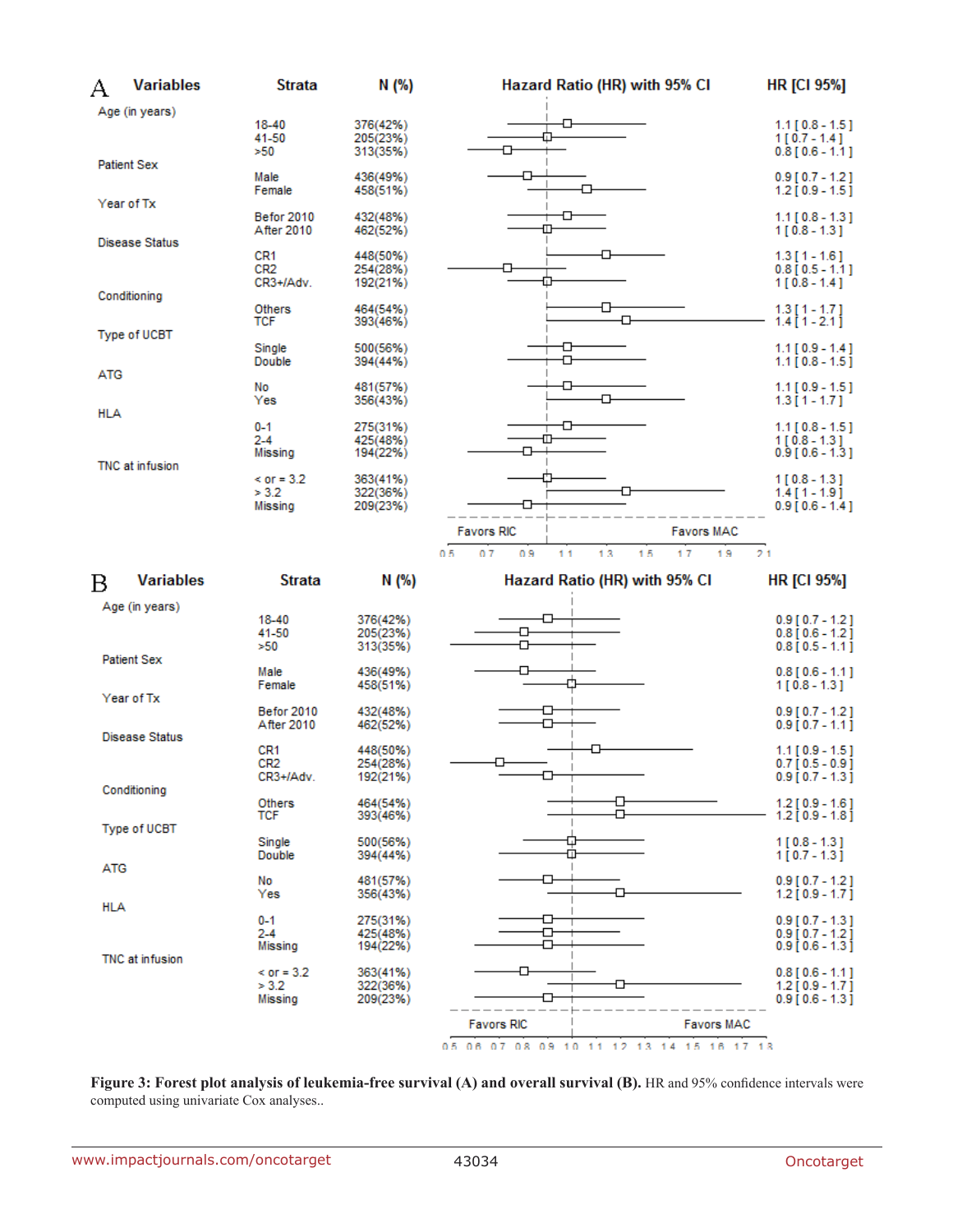recent advances in the field of UCBT such as optimization of myeloablative regimen for UCBT, expansion of UCB hematopoietic stem/progenitor cells, and post-transplant administration of chimeric antigen receptor T cells are likely to improve outcomes of UCBT both in the RIC and in the MAC setting [31-33].

## **PATIENTS AND METHODS**

#### **Data collection**

This survey is a retrospective study performed by the Acute Leukemia Working Party (ALWP) of the European group for Blood and Marrow Transplantation (EBMT) and by Eurocord. EBMT registry is a voluntary working group of more than 500 transplant centers, participants of which are required once a year to report all consecutive stem cell transplantations and followup. Eurocord collects data on UCBT performed in > 50 countries worldwide and > 500 transplant centers, mainly EBMT centers. Population selection criteria included adult recipients (defined as  $\geq$  18 years old at UCBT), primary AML, first allogeneic stem cell transplantation, single or double unit UCBT performed from 2004 to 2013. Grading of acute and chronic GVHD was performed using established criteria [34]. HLA-compatibility was based on antigenic level typing for HLA-A and -B, and allele-level typing for HLA-DRB1. For the purpose of this study, all necessary data were collected according to EBMT and Eurocord guidelines. RIC was defined as use of fludarabine (Flu) associated with  $\leq 6$  Gy total-body irradiation (TBI), or busulfan  $\leq 8$  mg/kg, melphalan  $\leq 140$ mg/m2 or other nonmyeloablative drugs, as previously reported [14, 35-37]. Specifically, the combination of total body irradiation, cyclophosphamide and fludarabine (TCF regimen) was classified as RIC when the TBI dose was < 6 Gy (most RIC patients were given 2 Gy TBI) and as MAC when the TBI dose was  $\geq 6$  Gy (most MAC patients were given > 10 Gy TBI). Similarly, the association of thiothepa, busulfan and fludarabine (TBF regimen) was classified as RIC or MAC based on the dose of busulfan received ( $\leq 8$  mg/kg or  $> 8$  mg/kg, respectively).

## **Ethics**

The scientific boards of the ALWP of EBMT and of Eurocord approved this study.

## **Statistical analyses**

Data from all patients meeting the inclusion/ exclusion criteria were included in the analyses. Start time was date of transplant for all endpoints. Neutrophil engraftment was defined as first of 3 consecutive days with a neutrophil count of at least  $0.5 \times 10^9$ /L.

To evaluate the relapse incidence, patients dying either from direct toxicity of the procedure or from any other cause not related to leukemia were censored. NRM was defined as death without experiencing disease recurrence. Patients were censored at the time of relapse or of the last follow-up. Cumulative incidence functions (CIF) were used for relapse incidence and NRM in a competing risk setting, since death and relapse were competing together.

For estimating the cumulative incidence of chronic GVHD, death was considered as a competing event. OS and LFS were estimated using the Kaplan-Meier estimates. GVHD-free, relapse-free survival (GRFS) was defined as being alive with neither grade III-IV acute GVHD, severe chronic GVHD nor disease relapse [38]. Univariate analyses were done using Gray's test for CIF and log rank test for OS and LFS. Associations of patient and graft characteristics with grade II-IV acute GVHD were evaluated using multivariate logistic regression. Variables introduced in the multivariate logistic regression included conditioning intensity (RIC *versus* MAC), single or double UCBT, gender combination, use of ATG and HLA-compatibility. Associations of patient and graft characteristics with other outcomes (chronic GVHD, relapse, NRM, LFS and OS) were evaluated in multivariable analyses, using Cox proportional hazards. Variables introduced in the Cox models included conditioning intensity (RIC *versus* MAC), conditioning type (thiotepa, busulfan and fludarabine (TBF) *versus* other and TBI, Flu and cyclophosphamide (TCF) *versus* other), the use of ATG or not, recipient age, recipient gender, years of transplantation and disease status at transplantation. Exploratory analyses of the heterogeneity of RIC *vs* MAC among pre-transplant subgroups for OS and LFS were performed using Cox models. The results of these Cox models were presented graphically using forest plots [39]. Heterogeneity according to age group for LFS was assessed by calculating the  $I^2 = (Qstatistic-degree of$ freedom)/Qstatistic x 100.

All tests were two sided. The type I error rate was fixed at 0.05 for determination of factors associated with time to event outcomes. Statistical analyses were performed with SPSS 19 (SPSS Inc, Chicago, IL), and R 2.13.2 (R Development Core Team, Vienna, Austria) software packages.

# **ACKNOWLEDGMENTS**

We thank Emmanuelle Polge and Audrey Mailhol from the office of the ALWP of EBMT. FB is Senior Research Associate at the National Fund for Scientific Research (FNRS) Belgium.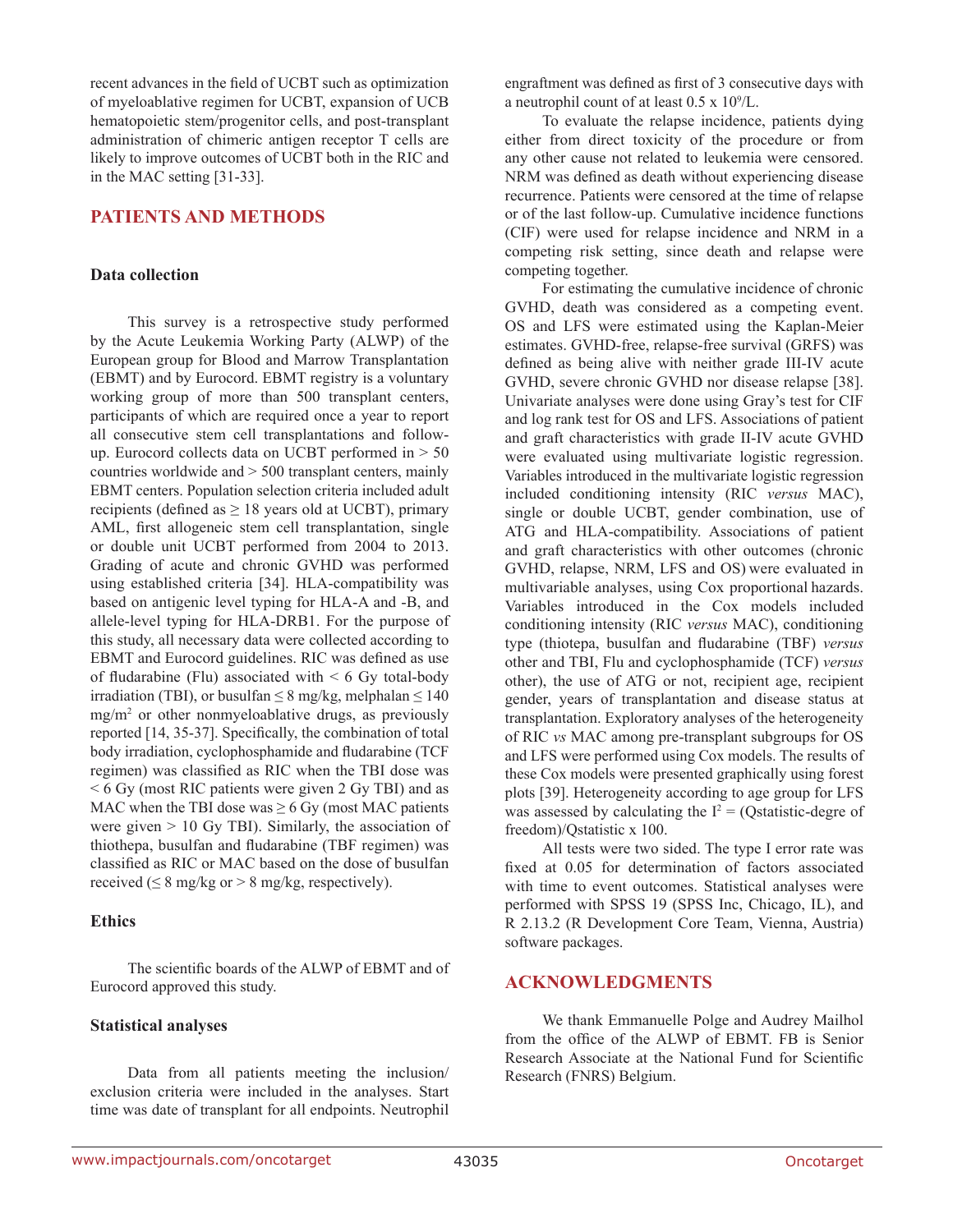## **CONFLICTS OF INTERESTS**

None.

# **GRANT SUPPORT**

FBa is senior research associate at the F.R.S.-FNRS - Fonds de la Recherche Scientifique, Belgium.

#### **Author contributions**

FBa wrote the manuscript, designed the study, and interpreted the data; AR, EB and ML designed the study, analyzed and interpreted the data, and edited the manuscript; EG and AN designed the study, interpreted the data and edited the manuscript; MM, CS, SG, NG, JE, FC and BS helped in the study design and edited the manuscript; GS, NM, MM, AG, GS, DD, JS, JJC, MM reviewed the manuscript and provided clinical data. All authors approved the final version of the manuscript.

#### **Editorial note**

This paper has been accepted based in part on peerreview conducted by another journal and the authors' response and revisions as well as expedited peer-review in Oncotarget.

## **REFERENCES**

- 1. Suciu S, Mandelli F, de Witte T, Zittoun R, Gallo E, Labar B, De Rosa G, Belhabri A, Giustolisi R, Delarue R, Liso V, Mirto S, Leone G, Bourhis JH, Fioritoni G, Jehn U, et al. Allogeneic compared with autologous stem cell transplantation in the treatment of patients younger than 46 years with acute myeloid leukemia (AML) in first complete remission (CR1): an intention-to-treat analysis of the EORTC/GIMEMAAML-10 trial. Blood. 2003; 102:1232- 1240.
- 2. Dohner H, Estey EH, Amadori S, Appelbaum FR, Buchner T, Burnett AK, Dombret H, Fenaux P, Grimwade D, Larson RA, Lo-Coco F, Naoe T, Niederwieser D, Ossenkoppele GJ, Sanz MA, Sierra J, et al. Diagnosis and management of acute myeloid leukemia in adults: recommendations from an international expert panel, on behalf of the European LeukemiaNet. Blood. 2010; 115:453-474.
- 3. Sureda A, Bader P, Cesaro S, Dreger P, Duarte RF, Dufour C, Falkenburg JH, Farge-Bancel D, Gennery A, Kroger N, Lanza F, Marsh JC, Nagler A, Peters C, Velardi A, Mohty M, et al. Indications for allo- and auto-SCT for haematological diseases, solid tumours and immune disorders: current practice in Europe, 2015. Bone marrow transplantation. 2015; 50:1037-1056.
- 4. Weisdorf D, Eapen M, Ruggeri A, Zhang MJ, Zhong

X, Brunstein C, Ustun C, Rocha V and Gluckman E. Alternative donor transplantation for older patients with acute myeloid leukemia in first complete remission: a center for international blood and marrow transplant researcheurocord analysis. Biol Blood Marrow Transplant. 2014; 20:816-822.

- 5. Ruggeri A, Sanz G, Bittencourt H, Sanz J, Rambaldi A, Volt F, Yakoub-Agha I, Ribera JM, Mannone L, Sierra J, Mohty M, Solano C, Nabhan S, Arcese W, Gluckman E, Labopin M, et al. Comparison of outcomes after single or double cord blood transplantation in adults with acute leukemia using different types of myeloablative conditioning regimen, a retrospective study on behalf of Eurocord and the Acute Leukemia Working Party of EBMT. Leukemia. 2014; 28:779-786.
- 6. Barker JN, Weisdorf DJ, Defor TE, Blazar BR, Miller JS and Wagner JE. Rapid and complete donor chimerism in adult recipients of unrelated donor umbilical cord blood transplantation after reduced-intensity conditioning. Blood. 2003; 102:1915-1919.
- 7. Baron F and Storb R. Allogeneic hematopoietic cell transplantation following nonmyeloablative conditioning as treatment for hematologic malignancies and inherited blood disorders (Review). Molecular Therapy. 2006; 13:26-41.
- 8. Brunstein CG, Fuchs EJ, Carter SL, Karanes C, Costa LJ, Wu J, Devine SM, Wingard JR, Aljitawi OS, Cutler CS, Jagasia MH, Ballen KK, Eapen M and O'Donnell PV. Alternative donor transplantation after reduced intensity conditioning: results of parallel phase 2 trials using partially HLA-mismatched related bone marrow or unrelated double umbilical cord blood grafts. Blood. 2011; 118:282-288.
- 9. Somers JA, Braakman E, van der Holt B, Petersen EJ, Marijt EW, Huisman C, Sintnicolaas K, Oudshoorn M, Groenendijk-Sijnke ME, Brand A and Cornelissen JJ. Rapid induction of single donor chimerism after double umbilical cord blood transplantation preceded by reduced intensity conditioning: results of the HOVON 106 phase II study. Haematologica. 2014; 99:1753-1761.
- 10. Rio B, Chevret S, Vigouroux S, Chevallier P, Furst S, Sirvent A, Bay JO, Socie G, Ceballos P, Huynh A, Cornillon J, Francoise S, Legrand F, Yakoub-Agha I, Michel G, Maillard N, et al. Decreased nonrelapse mortality after unrelated cord blood transplantation for acute myeloid leukemia using reduced-intensity conditioning: a prospective phase II multicenter trial. Biol Blood Marrow Transplant. 2015; 21:445-453.
- 11. Tucunduva L, Ruggeri A, Sanz G, Furst S, Socie G, Michallet M, Arcese W, Milpied N, Yakoub-Agha I, Linkesch W, Cornelissen J, Mannone L, Iori AP, Ribera JM, Sanz J, Montesinos P, et al. Risk factors for outcomes after unrelated cord blood transplantation for adults with acute lymphoblastic leukemia: a report on behalf of Eurocord and the Acute Leukemia Working Party of the European Group for Blood and Marrow Transplantation. Bone marrow transplantation. 2014; 49:887-894.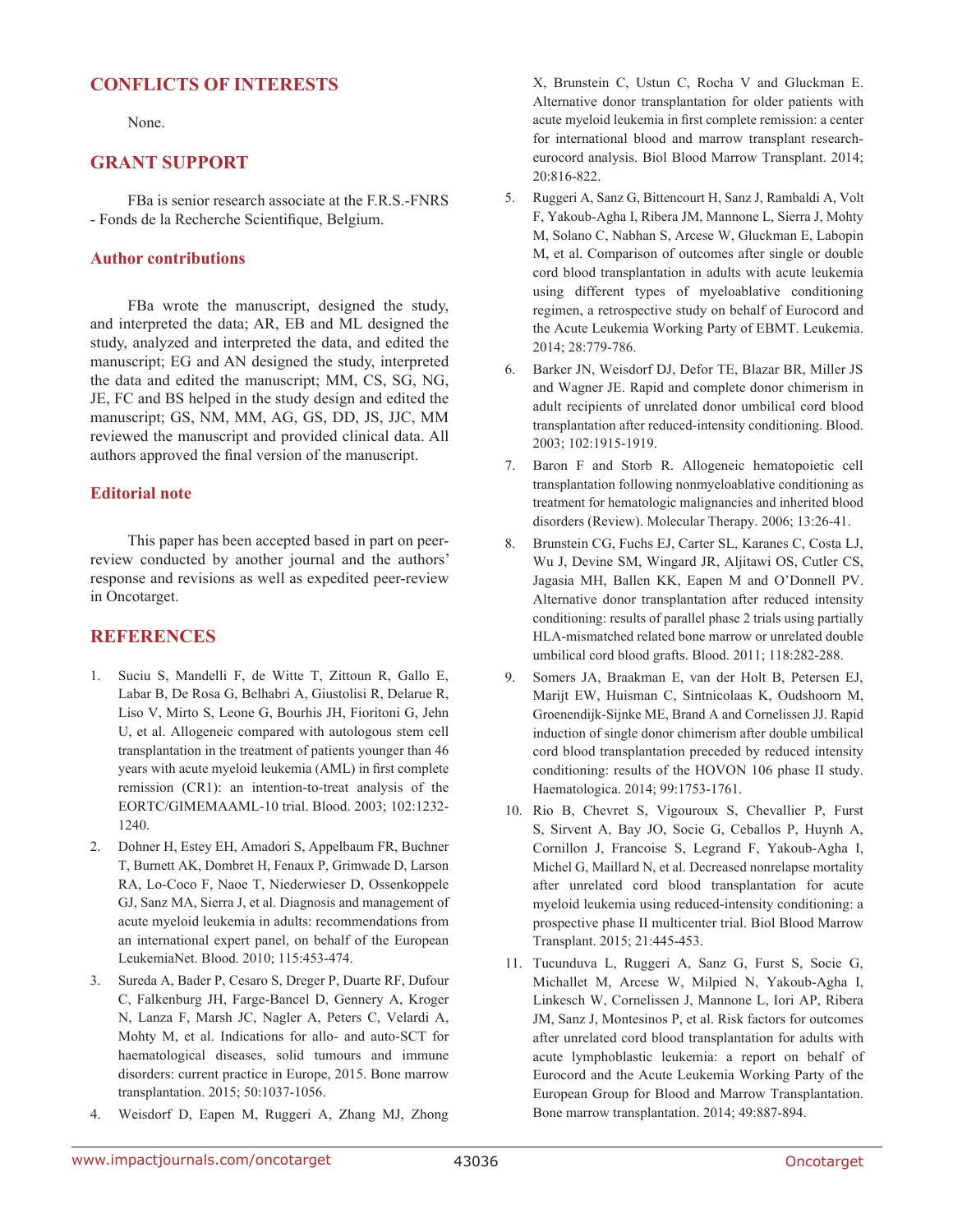- 12. Devillier R, Harbi S, Furst S, Crocchiolo R, El-Cheikh J, Castagna L, Etienne A, Calmels B, Lemarie C, Prebet T, Granata A, Charbonnier A, Rey J, Chabannon C, Faucher C, Vey N, et al. Poor outcome with nonmyeloablative conditioning regimen before cord blood transplantation for patients with high-risk acute myeloid leukemia compared with matched related or unrelated donor transplantation. Biol Blood Marrow Transplant. 2014; 20:1560-1565.
- 13. Aoudjhane M, Labopin M, Gorin NC, Shimoni A, Ruutu T, Kolb HJ, Frassoni F, Boiron JM, Yin JL, Finke J, Shouten H, Blaise D, Falda M, Fauser AA, Esteve J, Polge E, et al. Comparative outcome of reduced intensity and myeloablative conditioning regimen in HLA identical sibling allogeneic haematopoietic stem cell transplantation for patients older than 50 years of age with acute myeloblastic leukaemia: a retrospective survey from the Acute Leukemia Working Party (ALWP) of the European group for Blood and Marrow Transplantation (EBMT). Leukemia. 2005; 19:2304-2312.
- 14. Ringden O, Labopin M, Ehninger G, Niederwieser D, Olsson R, Basara N, Finke J, Schwerdtfeger R, Eder M, Bunjes D, Gorin NC, Mohty M and Rocha V. Reduced intensity conditioning compared with myeloablative conditioning using unrelated donor transplants in patients with acute myeloid leukemia. Journal of Clinical Oncology. 2009; 27:4570-4577.
- 15. Luger SM, Ringden O, Zhang MJ, Perez WS, Bishop MR, Bornhauser M, Bredeson CN, Cairo MS, Copelan EA, Gale RP, Giralt SA, Gulbas Z, Gupta V, Hale GA, Lazarus HM, Lewis VA, et al. Similar outcomes using myeloablative *vs* reduced-intensity allogeneic transplant preparative regimens for AML or MDS. Bone marrow transplantation. 2012; 47:203-211.
- 16. Passweg JR, Labopin M, Cornelissen J, Volin L, Socie G, Huynh A, Tabrizi R, Wu D, Craddock C, Schaap N, Kuball J, Chevallier P, Cahn JY, Blaise D, Ghavamzadeh A, Bilger K, et al. Conditioning intensity in middle-aged patients with AML in first CR: no advantage for myeloablative regimens irrespective of the risk group-an observational analysis by the Acute Leukemia Working Party of the EBMT. Bone marrow transplantation. 2015; 50:1063-1068.
- 17. Rubio MT, Savani BN, Labopin M, Piemontese S, Polge E, Ciceri F, Bacigalupo A, Arcese W, Koc Y, Beelen D, Gulbas Z, Wu D, Santarone S, Tischer J, Afanasyev B, Schmid C, et al. Impact of conditioning intensity in T-replete haplo-identical stem cell transplantation for acute leukemia: a report from the acute leukemia working party of the EBMT. Journal of hematology & oncology. 2016; 9:25.
- 18. Savani BN, Labopin M, Kroger N, Finke J, Ehninger G, Niederwieser D, Schwerdtfeger R, Bunjes D, Glass B, Socie G, Ljungman P, Craddock C, Baron F, Ciceri F, Gorin NC, Esteve J, et al. Expanding transplant options to patients over 50 years- Improved outcome after reduced intensity conditioning mismatched-unrelated donor transplantation for patients with acute myeloid leukemia: A report

from the Acute Leukemia Working Party of the EBMT. Haematologica. 2016. In press.

- 19. Sorror ML, Maris MB, Storb R, Baron F, Sandmaier BM, Maloney DG and Storer B. Hematopoietic cell transplantation (HCT)-specific comorbidity index: a new tool for risk assessment before allogeneic HCT. Blood. 2005; 106:2912-2919.
- 20. Scott BL, Pasquini MC, Logan B, Wu J, Devine S, Porter DL, Maziarz RT, Warlick E, Fernandez HF, Alyea EP, Hamadani M, Bashey A, Giralt SA, Leifer E, Geller N, Le-Rademacher J, et al. Results of a Phase III Randomized, Multi-Center Study of Allogeneic Stem Cell Transplantation after High *Versus* Reduced Intensity Conditioning in Patients with Myelodysplastic Syndrome (MDS) or Acute Myeloid Leukemia (AML): Blood and Marrow Transplant Clinical Trials Network (BMT CTN) 0901. Blood. 2015; 126.
- 21. Baron F, Labopin M, Ruggeri A, Mohty M, Sanz G, Milpied N, Bacigalupo A, Rambaldi A, Bonifazi F, Bosi A, Sierra J, Yakoub-Agha I, Santasusana JM, Gluckman E and Nagler A. Unrelated cord blood transplantation for adult patients with acute myeloid leukemia: higher incidence of acute graft-*versus*-host disease and lower survival in male patients transplanted with female unrelated cord blood-a report from Eurocord, the Acute Leukemia Working Party, and the Cord Blood Committee of the Cellular Therapy and Immunobiology Working Party of the European Group for Blood and Marrow Transplantation. Journal of hematology & oncology. 2015; 8:107.
- 22. Hiwarkar P, Qasim W, Ricciardelli I, Gilmour K, Quezada S, Saudemont A, Amrolia P and Veys P. Cord blood T cells mediate enhanced antitumor effects compared with adult peripheral blood T cells. Blood. 2015; 126:2882-2891.
- 23. Barker J and Hanash A. Cord blood T cells are "completely different". Blood. 2015; 126:2778-2779.
- 24. Oran B, Wagner JE, DeFor TE, Weisdorf DJ and Brunstein CG. Effect of conditioning regimen intensity on acute myeloid leukemia outcomes after umbilical cord blood transplantation. Biol Blood Marrow Transplant. 2011; 17:1327-1334.
- 25. Pascal L, Mohty M, Ruggeri A, Tucunduva L, Milpied N, Chevallier P, Tabrizi R, Labalette M, Gluckman E, Labopin M and Yakoub-Agha I. Impact of rabbit ATGcontaining myeloablative conditioning regimens on the outcome of patients undergoing unrelated single-unit cord blood transplantation for hematological malignancies. Bone marrow transplantation. 2015; 50:45-50.
- 26. Pascal L, Tucunduva L, Ruggeri A, Blaise D, Ceballos P, Chevallier P, Cornelissen J, Maillard N, Tabrizi R, Petersen E, Linkesch W, Sengeloev H, Kenzey C, Pagliuca A, Holler E, Einsele H, et al. Impact of ATG-containing reducedintensity conditioning after single- or double-unit allogeneic cord blood transplantation. Blood. 2015; 126:1027-1032.
- 27. Shimony O, Nagler A, Gellman YN, Refaeli E, Rosenblum N, Eshkar-Sebban L, Yerushalmi R, Shimoni A, Lytton